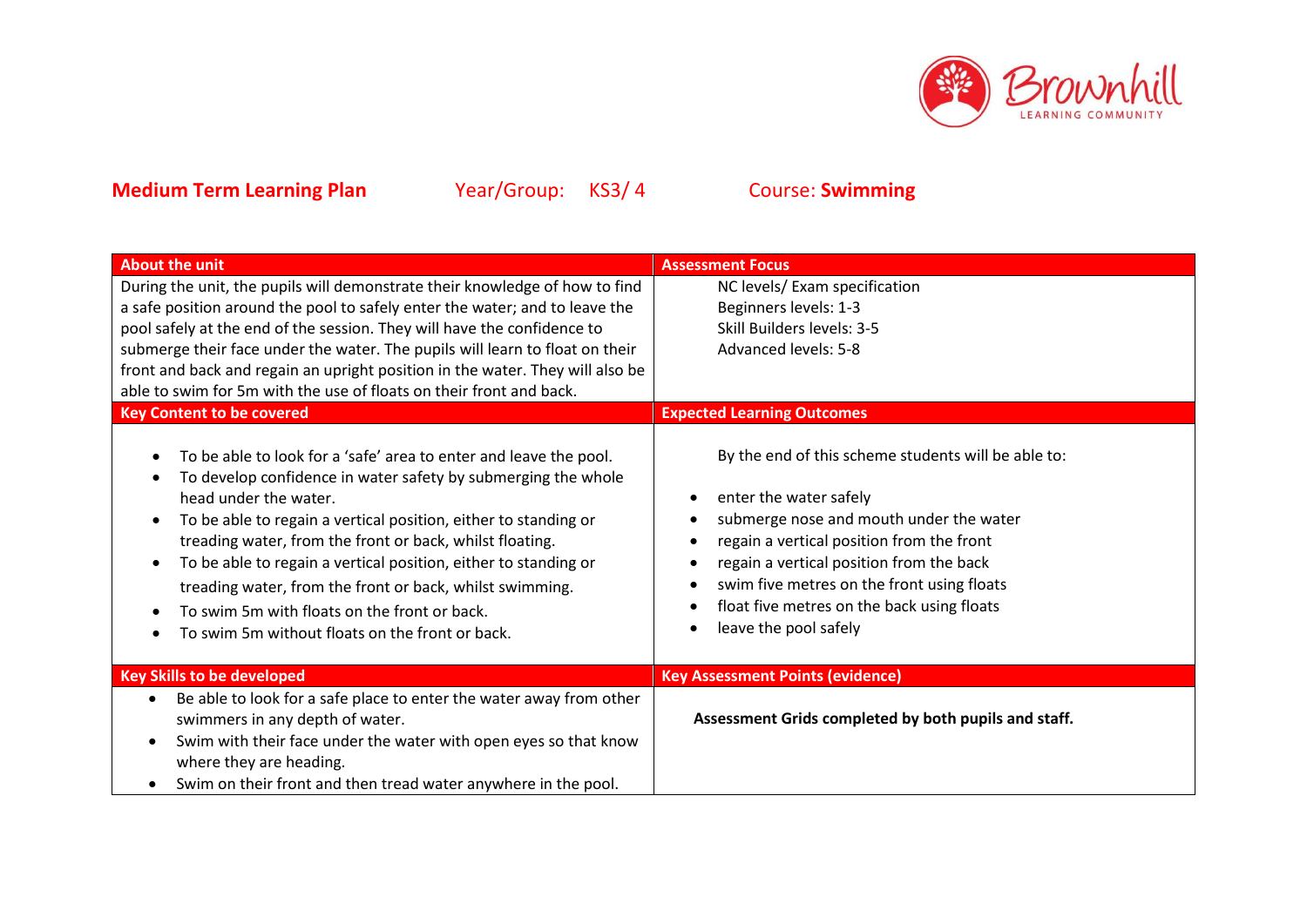

| Swim on their back and then tread water anywhere in the pool.<br>Swim at least 5 metres on the front without a float.<br>Swim at least 5 metres on the back without a float.<br>Get out of the pool safely from anywhere in the pool. |                                                                                                                                                                                                                                                                                                      |
|---------------------------------------------------------------------------------------------------------------------------------------------------------------------------------------------------------------------------------------|------------------------------------------------------------------------------------------------------------------------------------------------------------------------------------------------------------------------------------------------------------------------------------------------------|
| <b>Language for Learning</b>                                                                                                                                                                                                          | Links to EBD/ personal, social and emotional needs                                                                                                                                                                                                                                                   |
| Pool side safety.<br>Submerge the face in the water.<br>Floating.<br>Vertical and Horizontal.<br>Use of floats to aid swimming position.                                                                                              | L1 - Is attentive and has an interest in school work.<br>L4 - Works efficiently in a group/team.<br>C3 - Only interrupts and seeks attention appropriately.<br>C4 - Is physically and verbally peaceable.<br>C5 - Respects property/equipment.<br>E5 - Is emotionally stable and shows self-control. |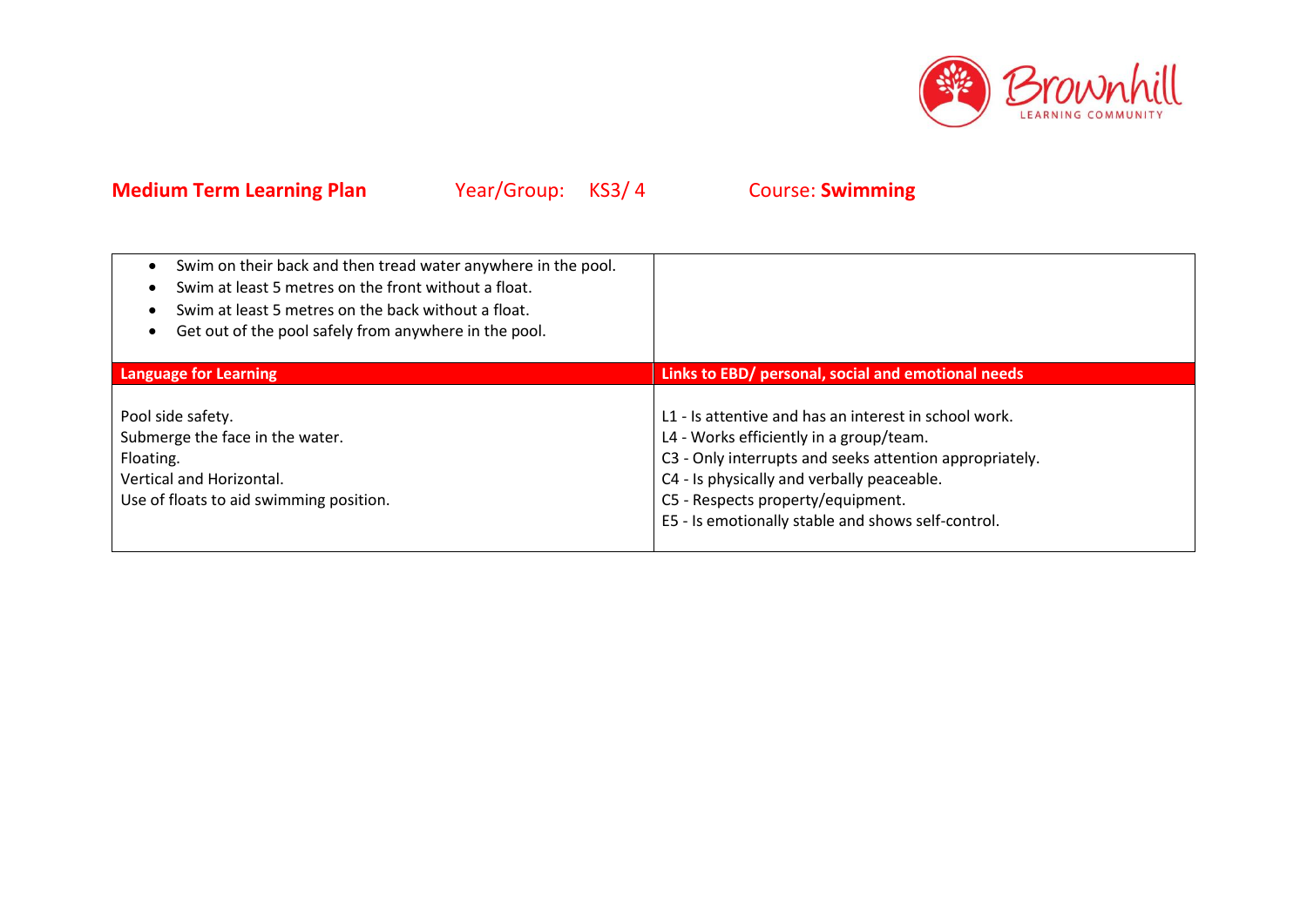

| <b>Session</b> | <b>Learning Objectives</b> | <b>Content to be covered</b>                                                                                                                          | <b>Suggested Pedagogy/Teaching</b><br><b>Activities</b>                                                                                                                                                                                                                                                                                                                                                                                                                                                                                                                                     | <b>Learning Outcomes</b><br>(Assessment/Level                                                                                                                                                                                                                                         |
|----------------|----------------------------|-------------------------------------------------------------------------------------------------------------------------------------------------------|---------------------------------------------------------------------------------------------------------------------------------------------------------------------------------------------------------------------------------------------------------------------------------------------------------------------------------------------------------------------------------------------------------------------------------------------------------------------------------------------------------------------------------------------------------------------------------------------|---------------------------------------------------------------------------------------------------------------------------------------------------------------------------------------------------------------------------------------------------------------------------------------|
|                |                            |                                                                                                                                                       |                                                                                                                                                                                                                                                                                                                                                                                                                                                                                                                                                                                             | descriptors for this lesson)                                                                                                                                                                                                                                                          |
| $\mathbf{1}$   | Enter the water<br>safely. | Hazards at a swimming pool.<br>Ability to enter the water safely by<br>lowering the body in or, by using<br>steps/ladder.<br>Leaving the pool safely. | Pupils are to change in cubicles that<br>are provided in the 'family changing<br>area' at one of the Link4Life sports<br>centres. This is due to there being<br>mixed classes and staff not being<br>able to supervise in boy/girl<br>changing rooms. Once changed they<br>are to wait in the changing room<br>and not to go to the pool on their<br>own.<br>Discussion - sit the pupils down on<br>the benches provided. Ask them to<br>point out hazards around the area.<br>E.g. the water, seating, hoist,<br>lifeguard's chair and slipping floor.<br>How do the pupils overcome these | Demonstration of looking for a<br>safe place to enter the water,<br>away from other swimmers and<br>at safe depth of water.<br>Demonstrating safe use of<br>steps/ladder to enter the water.<br>Demonstrates ability to lower<br>their body into the pool from a<br>sitting position. |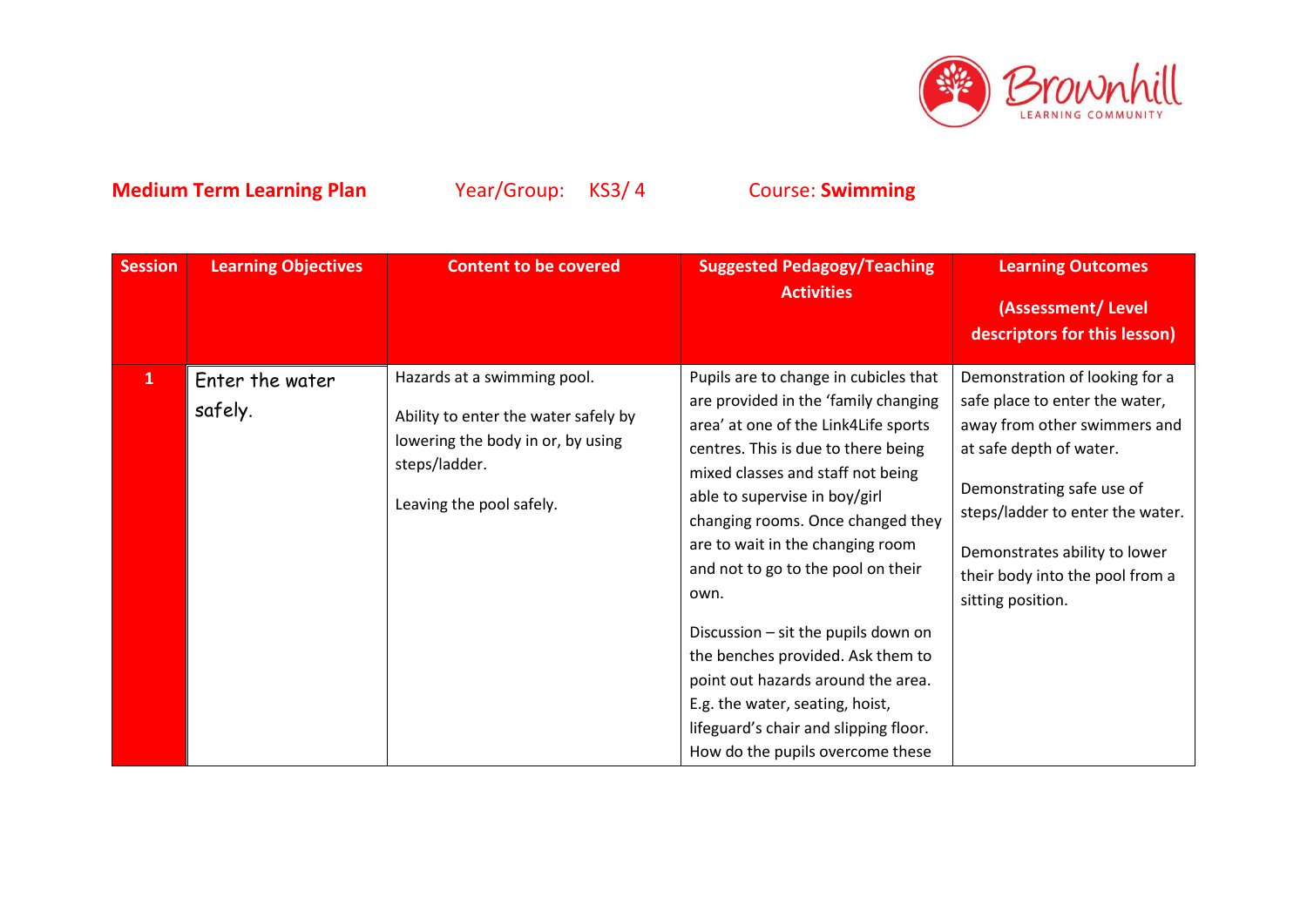

|  | hazards? Walk and not run. Find a     |
|--|---------------------------------------|
|  | safe place to get in.                 |
|  |                                       |
|  | Safe Place - use the steps or ladder  |
|  | to enter the water. Or, sit on the    |
|  | side with feet in the water, away     |
|  | from other swimmers and lower         |
|  | themselves into the water, at a       |
|  | depth that is at waist height.        |
|  |                                       |
|  | Task - ask the pupils to enter the    |
|  | water one at a time and to line up at |
|  | the shallow end of the pool. Once all |
|  | of the pupils are in the right place  |
|  | tell them that they are going to      |
|  | show what they can do. No pupil is    |
|  | to go past the sign (non-swimmers     |
|  | stay behind this sign).               |
|  |                                       |
|  | Assess - who can submerge their       |
|  | face; who can float on their front;   |
|  | who can float on their back; and if   |
|  | any pupil can swim 5m. This will      |
|  | help work out which pupils are        |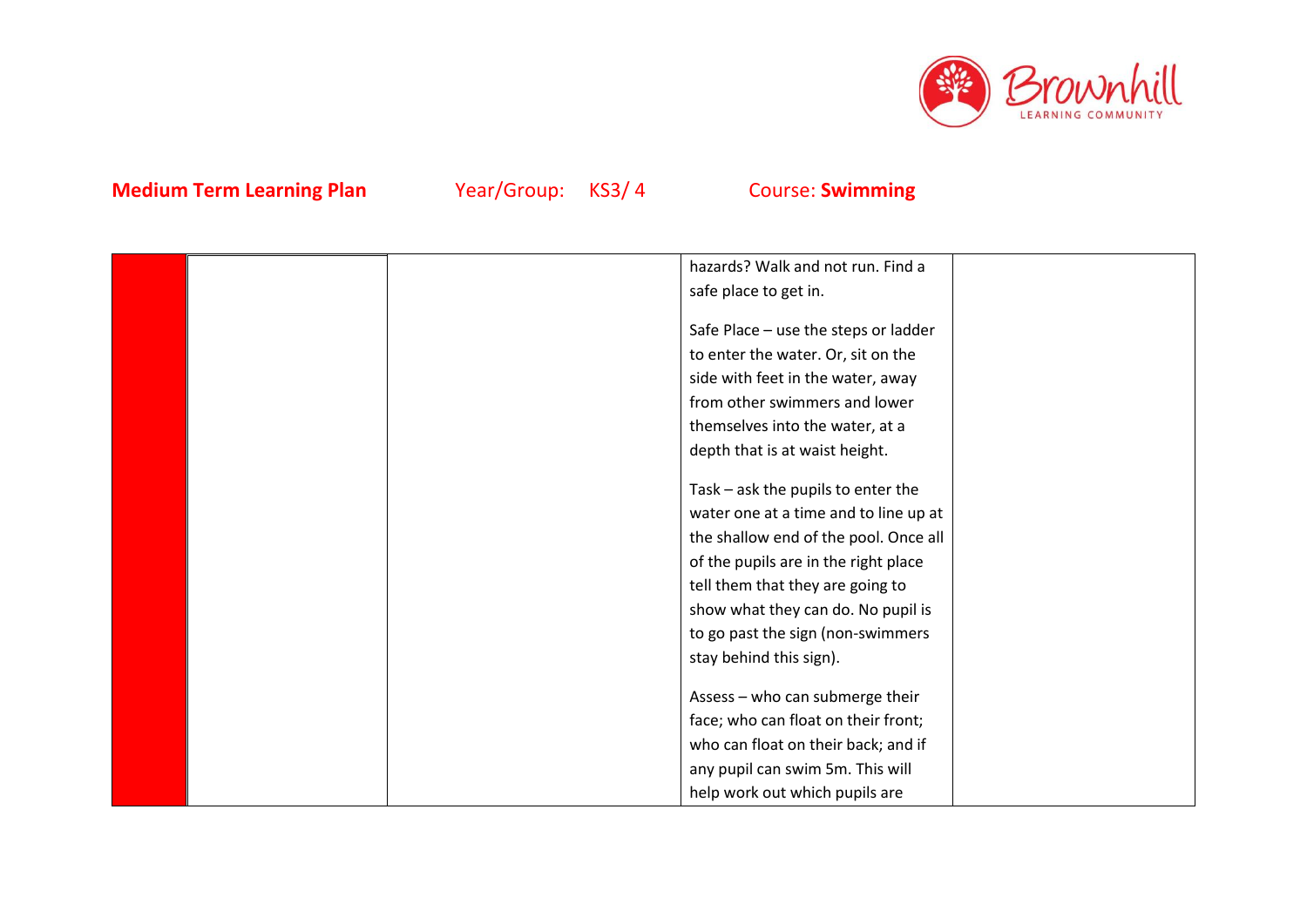

|  | going to the deep end and who           |  |
|--|-----------------------------------------|--|
|  | needs to stay behind the sign.          |  |
|  |                                         |  |
|  | Game - Pick the weight up. Each         |  |
|  | pupil lines up in the shallow end.      |  |
|  | Staff throw in a weight and let it sick |  |
|  | to the bottom. Then say 'go'. First     |  |
|  | pupil to pick it up is the winner.      |  |
|  | Rules: pupils are to walk and not       |  |
|  | swim to the weight. Only use feet to    |  |
|  | pick it up and transfer it to their     |  |
|  | hand. Repeat several times.             |  |
|  |                                         |  |
|  | Recap the hazard of running. Make       |  |
|  | sure the pupils use the steps to get    |  |
|  | out of the pool and go straight to      |  |
|  | the cubicles. Or they can find a safe   |  |
|  | place at the side of the pool and       |  |
|  | push themselves up to climb out.        |  |
|  |                                         |  |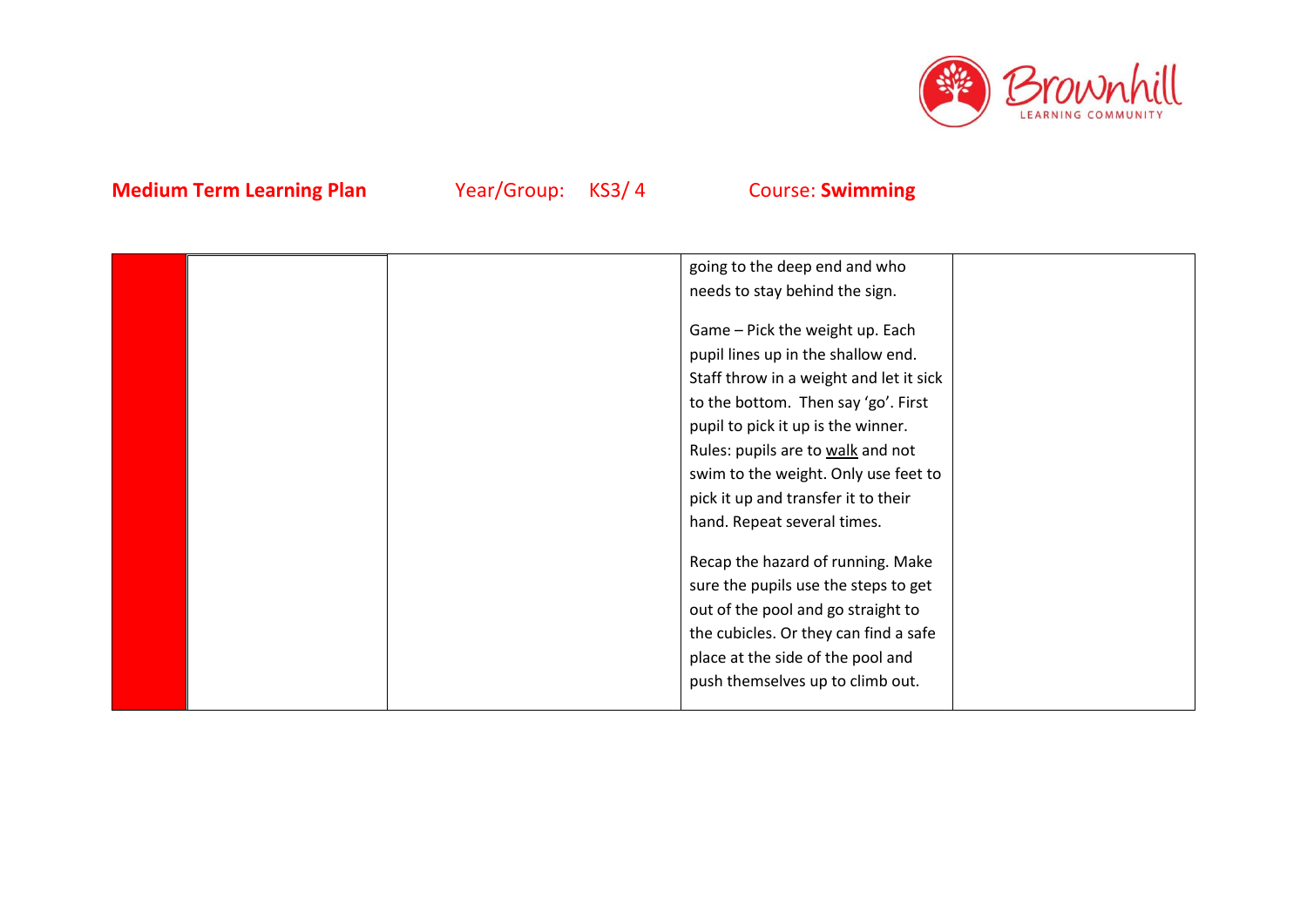

| $\overline{2}$ | Submerge nose and<br>mouth under the<br>water. | Building confidence in the pupils by<br>introducing submerging their mouth<br>and nose under the water in a gradual<br>way. | Changing in the cubicles.<br>Enter the poolside and sit the pupils<br>down.                                                                                                                                                                                                                                                                                                                                                                                                                                                                                                                                                                                                                               | Pupils can submerge their nose<br>and mouth into the water, with<br>their eyes above the water as a<br>minimum.                    |
|----------------|------------------------------------------------|-----------------------------------------------------------------------------------------------------------------------------|-----------------------------------------------------------------------------------------------------------------------------------------------------------------------------------------------------------------------------------------------------------------------------------------------------------------------------------------------------------------------------------------------------------------------------------------------------------------------------------------------------------------------------------------------------------------------------------------------------------------------------------------------------------------------------------------------------------|------------------------------------------------------------------------------------------------------------------------------------|
|                |                                                | To play a game with the whole head<br>submerged.                                                                            | Discussion - explain to the pupils<br>that they are going to play a game<br>of tag to warm up and then stretch.<br>They will then do a task and finally<br>play a game. Recap entering the<br>water safely and tell the pupils to<br>get in the water and line up in the<br>shallow end. Allow pupils to find a<br>safe place to enter the pool, sit on<br>the side and lower themselves in.<br>This stops queueing at the steps.<br>Warm Up Game - Tag. Staying<br>upright at all times, one pupil is on.<br>His or her aim is to tag every pupil<br>who then have to stand still. A free<br>pupil tapping them on the back can<br>only release them. As the game<br>progresses, add more pupils to help | Pupils that are more confident<br>will be able to engage fully in<br>the game by submerging the<br>whole of the head in the water. |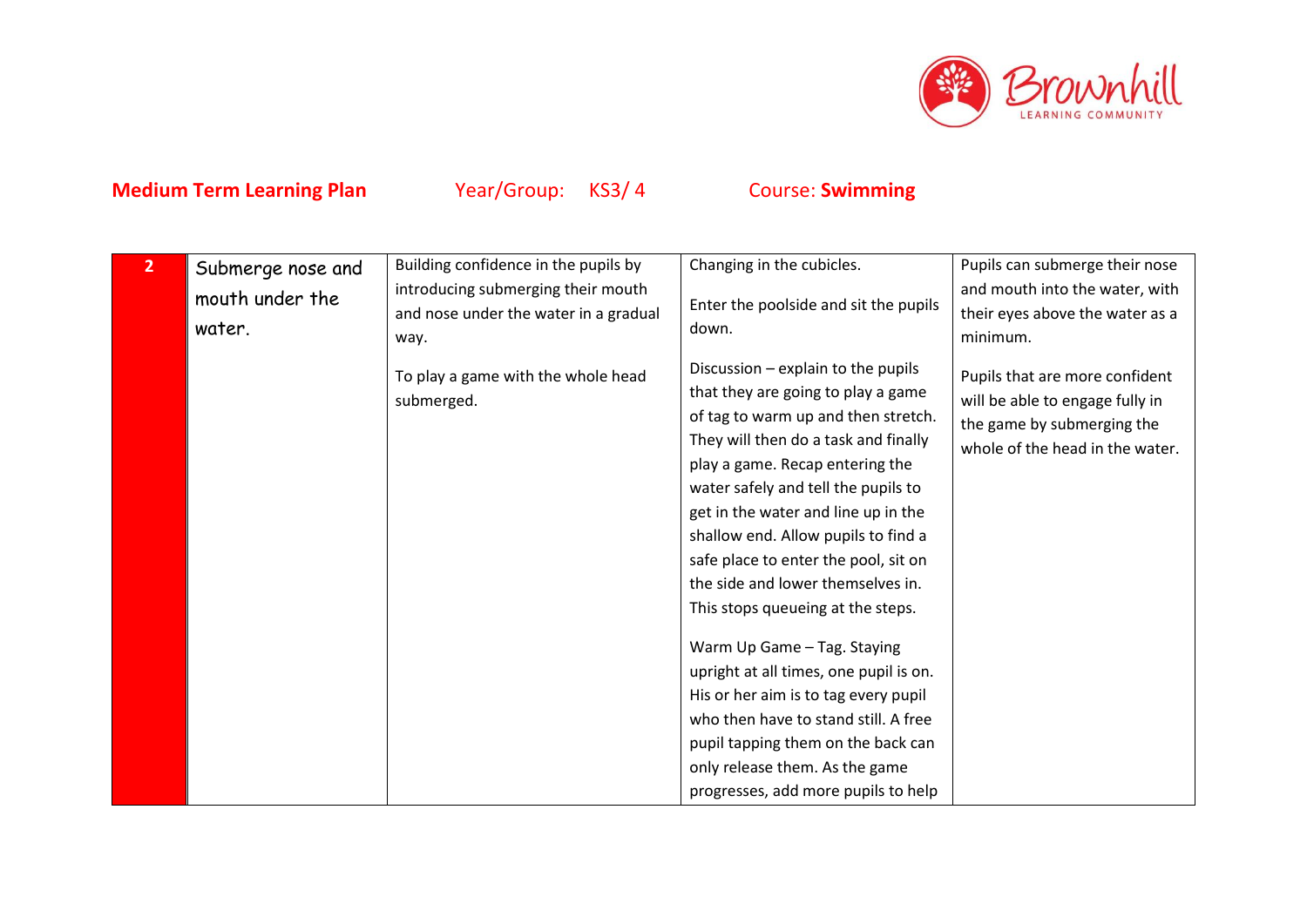

|  | the original tagger. When the pupils    |  |
|--|-----------------------------------------|--|
|  | are all warm focus stretches on         |  |
|  | arms and legs.                          |  |
|  |                                         |  |
|  | Task $1$ – Spread the pupils out in the |  |
|  | shallow end. Ask them to bend their     |  |
|  | knees and lower themselves into         |  |
|  | the water until their mouth and         |  |
|  | nose are covered with water but,        |  |
|  | their eyes are above it. They are to    |  |
|  | take a breath before doing this. Get    |  |
|  | them to count to 10 and then stand      |  |
|  | up.                                     |  |
|  |                                         |  |
|  | Task $2 -$ Ask the pupils to lean       |  |
|  | forward and put their face in the       |  |
|  | water as though they are looking for    |  |
|  | something on the bottom. Count to       |  |
|  | ten and then stand up. Pupils with      |  |
|  | goggles may find this easier because    |  |
|  | some pupils don't like to keep their    |  |
|  |                                         |  |
|  | eyes open.                              |  |
|  |                                         |  |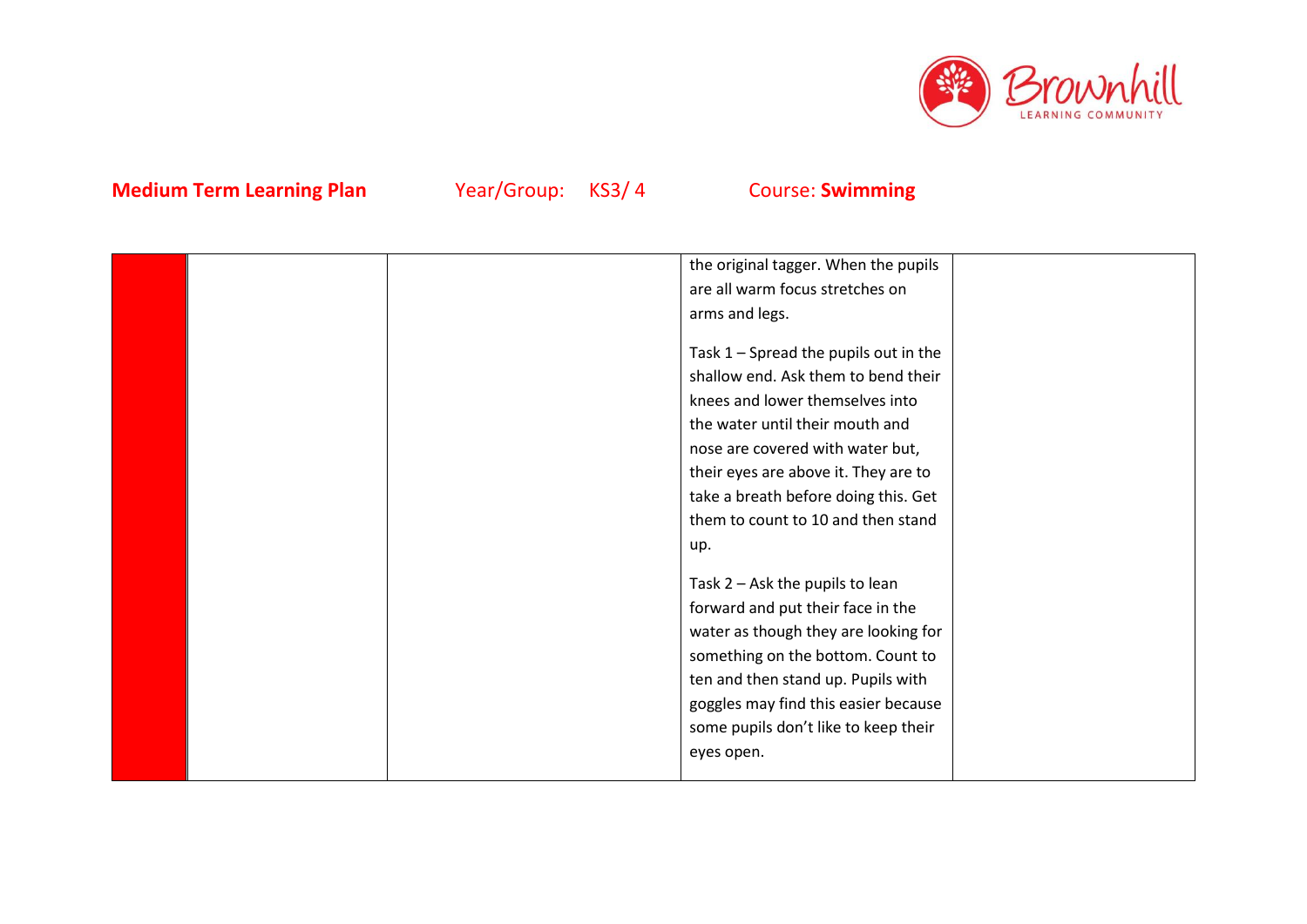

|  | Task 3 - Ask the pupils to bend their |  |
|--|---------------------------------------|--|
|  | knees and submerge their whole        |  |
|  | head under the water. Count to ten    |  |
|  | and then stand up.                    |  |
|  |                                       |  |
|  | Game - Ask the pupils to get into     |  |
|  | pairs, to find a space in the shallow |  |
|  | end and face each other. Explain      |  |
|  | that they are both going to           |  |
|  | submerge their heads under the        |  |
|  | water. One pupil will hold up some    |  |
|  | fingers. The other pupil will then    |  |
|  | hold up their fingers to match their  |  |
|  | partner. They will then bring their   |  |
|  | heads out of the water to breath.     |  |
|  | Take turns completing the game        |  |
|  | four times each. This game            |  |
|  | encourages pupils to keep their eyes  |  |
|  | open under the water.                 |  |
|  |                                       |  |
|  | Ask the pupils if anyone feels        |  |
|  | uncomfortable keeping their eyes      |  |
|  | open? Suggest goggles. Are they       |  |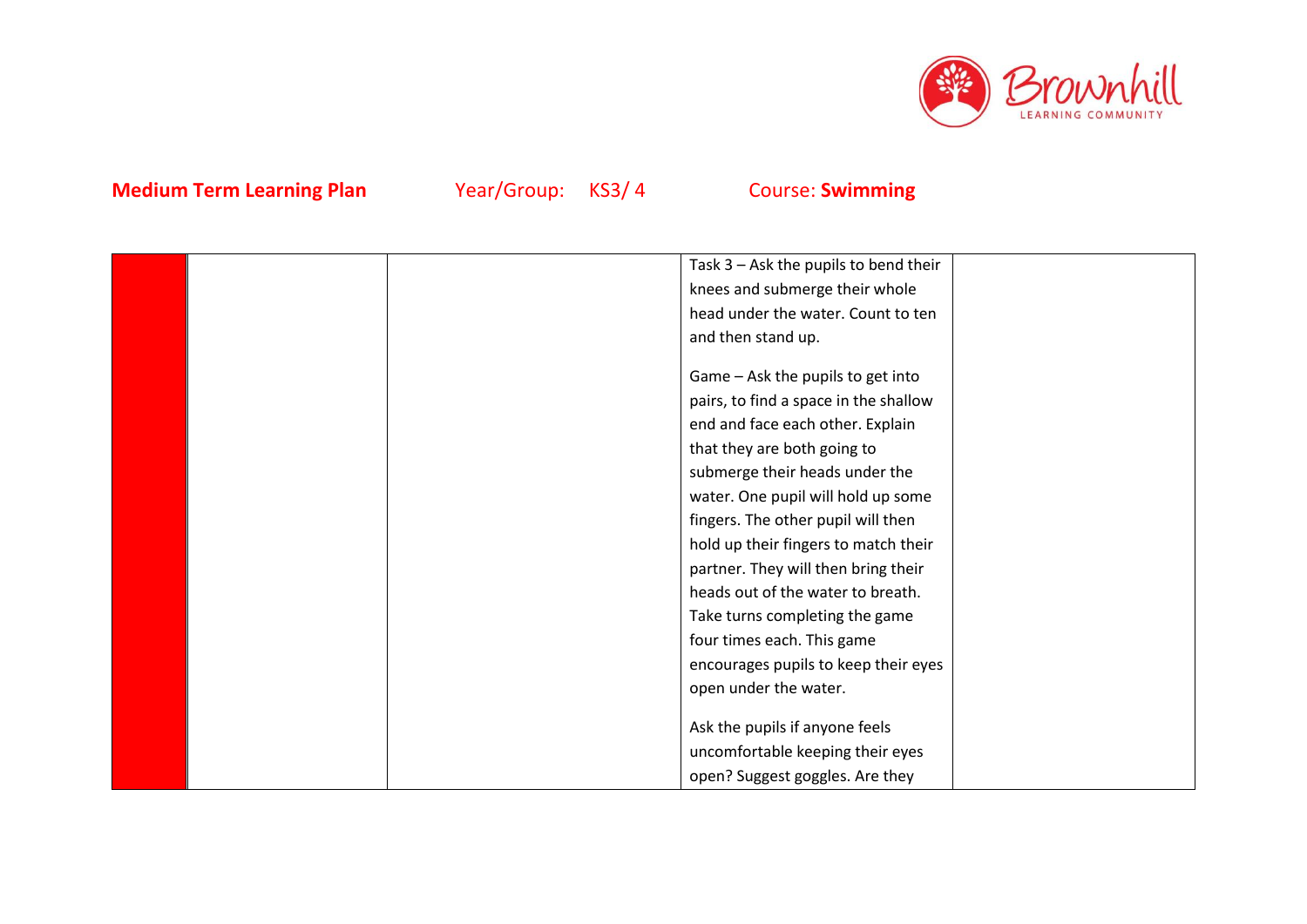

|                |                                                  |                                                                                                                                                                                                                                | feeling more confident about<br>putting their heads under the<br>water? Explain that when they swim<br>on their front, they will have their<br>faces in the water and turn their<br>heads to breath.<br>Warm down by doing aerobics style<br>stretches. Get out and go back to<br>the cubicles to change.                                                                                                                                                  |                                                                                                                                                                                                                                                                             |
|----------------|--------------------------------------------------|--------------------------------------------------------------------------------------------------------------------------------------------------------------------------------------------------------------------------------|------------------------------------------------------------------------------------------------------------------------------------------------------------------------------------------------------------------------------------------------------------------------------------------------------------------------------------------------------------------------------------------------------------------------------------------------------------|-----------------------------------------------------------------------------------------------------------------------------------------------------------------------------------------------------------------------------------------------------------------------------|
| $\overline{3}$ | Regain a vertical<br>position from the<br>front. | To move from a standing to floating<br>position on the front in the water.<br>To regain a standing position from<br>floating.<br>To use the floor of the pool to push off<br>and glide in a floating position in the<br>water. | Change in the cubicles and then<br>move as a class to the seating area<br>on the side of the pool.<br>Discussion related to recapping the<br>previous session. Pupils to explain<br>the importance of taking a breath<br>before putting their face/head in<br>the water. Explain that they are<br>going to do a few task that will build<br>up to pushing and gliding from the<br>side of the pool. Let the pupils<br>know that there are floats available | Pupils able to move from<br>standing into a floating position<br>on their front, with or without a<br>float.<br>Progress to gliding in a floating<br>position.<br>Ability to come back to standing<br>from a floating position on their<br>front (with or without a float). |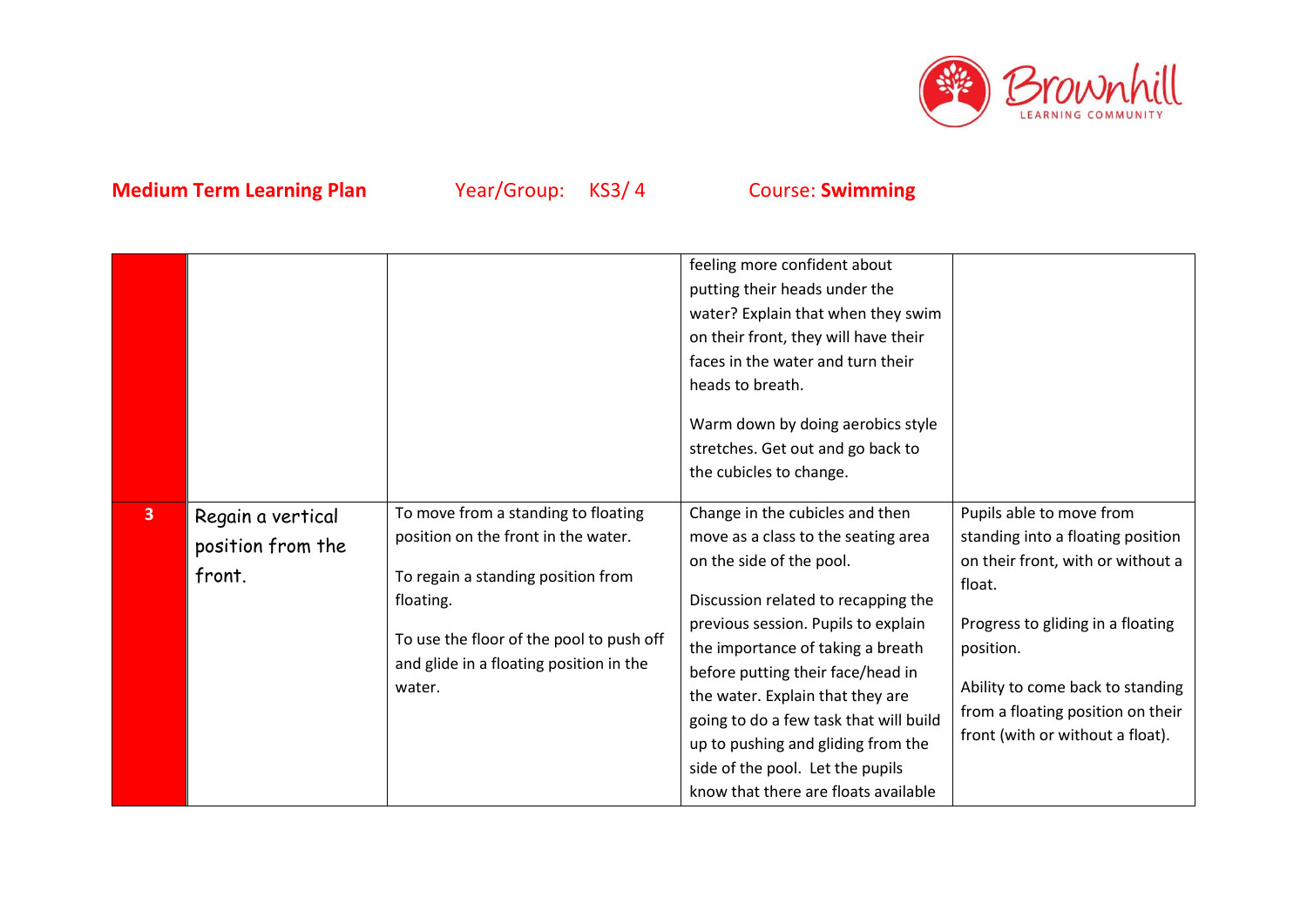

|  | and show how to hold them. With      |  |
|--|--------------------------------------|--|
|  | the front of the float pointing away |  |
|  | from you, fold your fingers of both  |  |
|  | hands over the front and your        |  |
|  | forearms resting on the float.       |  |
|  | Those pupils who don't wish to use   |  |
|  | a float aid should glide with both   |  |
|  | arms straight out in front, hands    |  |
|  | side by side and arms resting on the |  |
|  | surface of the pool.                 |  |
|  | Warm-up and Stretches - get the      |  |
|  | pupils to enter the water safely and |  |
|  | to spread out but, not in the way of |  |
|  | other people. Complete an aerobics   |  |
|  | style activity and stretches to warm |  |
|  | the pupils up.                       |  |
|  |                                      |  |
|  | Task $1 -$ On the side of the pool,  |  |
|  | demonstrate floating position either |  |
|  | by standing straight, looking        |  |
|  | upwards and with the arms and        |  |
|  | float above the head. Alternatively, |  |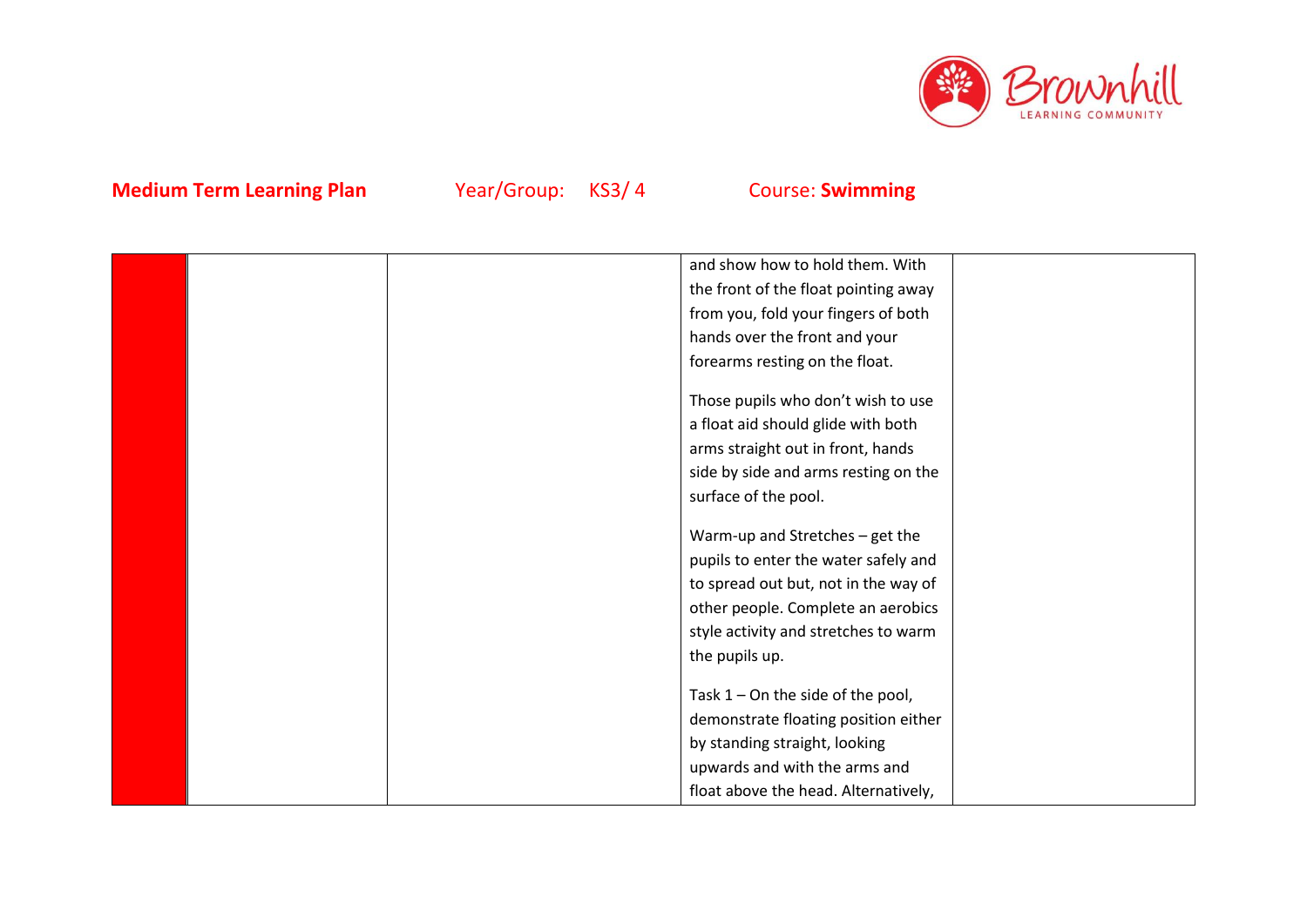

|  | use a bench to lay down on your         |  |
|--|-----------------------------------------|--|
|  | front. Get the pupils to try to move    |  |
|  | from a standing position to floating    |  |
|  | and hold the position for at least 10   |  |
|  | seconds. Then return to standing.       |  |
|  | Those that can swim a short             |  |
|  | distance can move to a position         |  |
|  | where they can tread water.             |  |
|  |                                         |  |
|  | Task 2 - Stand, push and glide. Ask     |  |
|  | the pupils to try pushing off the       |  |
|  | bottom of the pool, reach with their    |  |
|  | arms and float and to glide forwards    |  |
|  | for 3m. Then, where they stop, to       |  |
|  | return to standing.                     |  |
|  |                                         |  |
|  | Task $3$ – On the side, demonstrate     |  |
|  | holding the side of the pool with       |  |
|  | feet on the wall. One arm holding       |  |
|  | the float in front and in the direction |  |
|  | of swim. Push off, join arms and        |  |
|  | glide. Allow the pupils to practice     |  |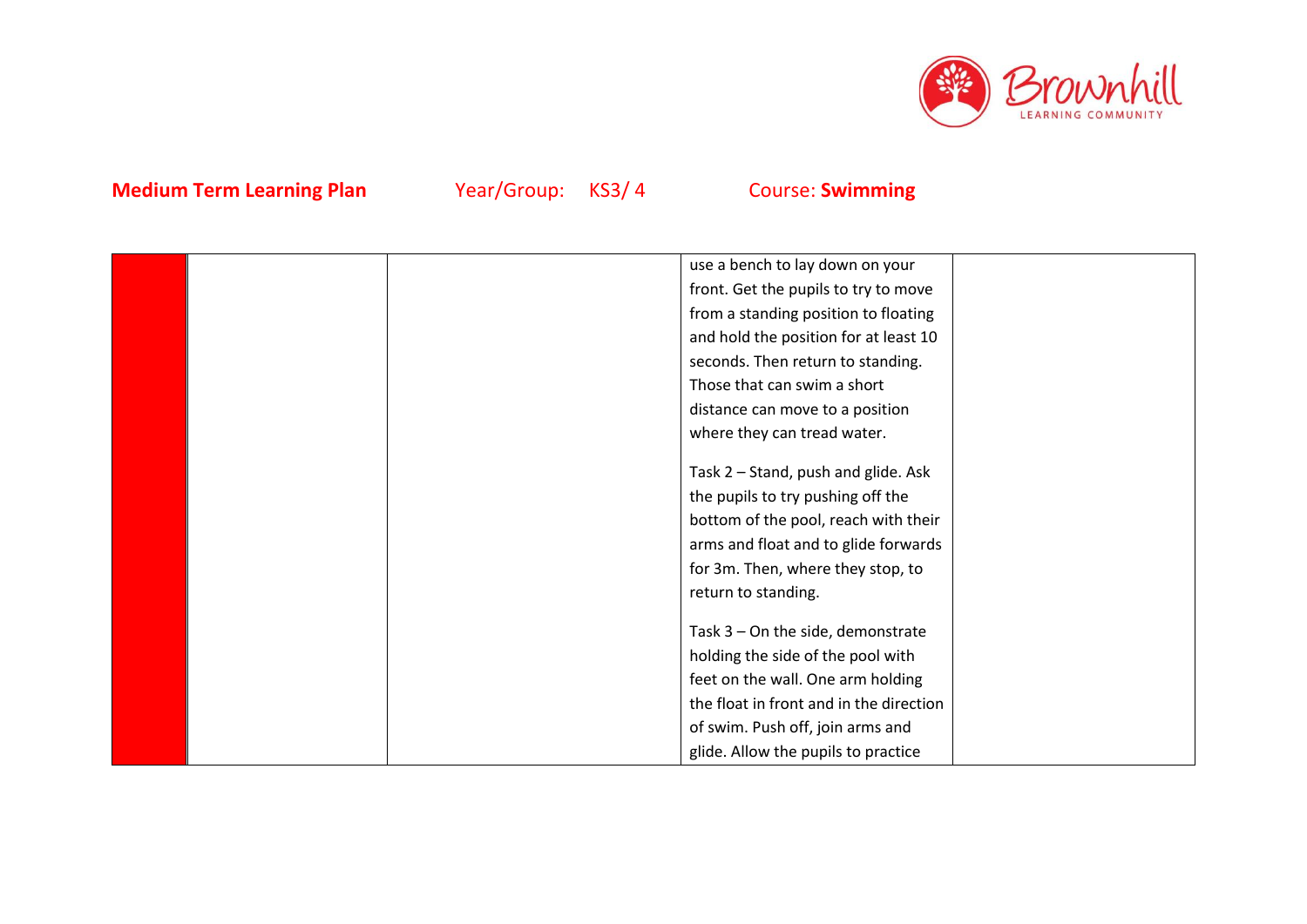

|  | but tell them to be aware of other     |  |
|--|----------------------------------------|--|
|  | people.                                |  |
|  |                                        |  |
|  | Challenge - Line the pupils up next    |  |
|  | to the wall in the shallow end. One    |  |
|  | at a time they are going to push off   |  |
|  | the wall, move into a float position   |  |
|  | and glide as far as they can. No       |  |
|  | cheating by using their legs. When     |  |
|  | they stop they are to regain a         |  |
|  | standing position and stay where       |  |
|  | they are. The winner is the one who    |  |
|  | travels the furthest. The pupils may   |  |
|  | wish to do this several times to try   |  |
|  | and win.                               |  |
|  |                                        |  |
|  | Warm down and remind the pupils        |  |
|  | to find a safe place to get out of the |  |
|  | pool. Return to the cubicles to        |  |
|  | change.                                |  |
|  |                                        |  |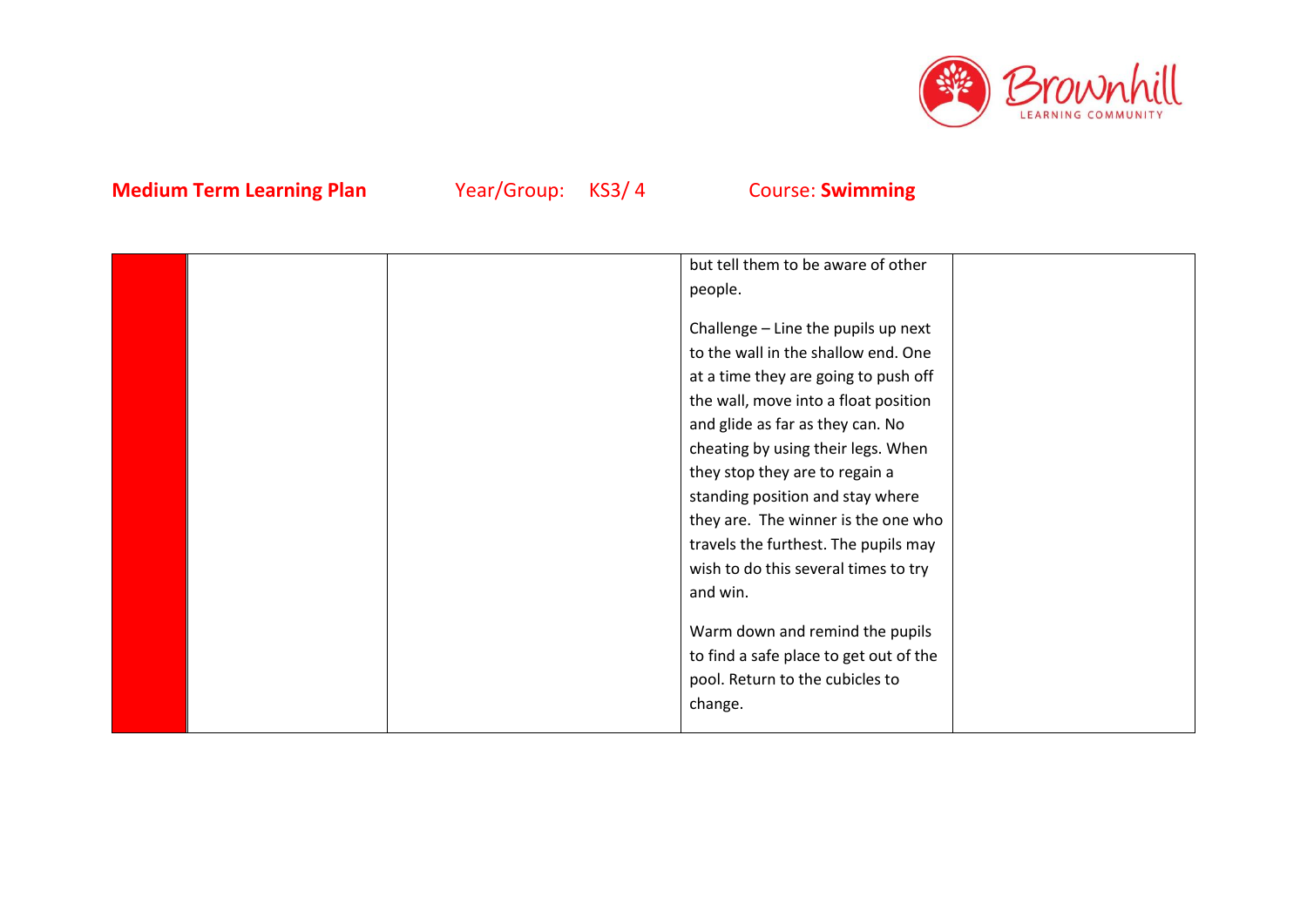

| 4 | Regain a vertical | How to hold the float whilst floating on | Change the cubicles then all pupils                                           | Body shape in the water whilst   |
|---|-------------------|------------------------------------------|-------------------------------------------------------------------------------|----------------------------------|
|   | position from the | their backs.                             | to sit on the benches in the pool                                             | floating.                        |
|   | back.             | Hip and leg position to aid buoyancy.    | area.                                                                         | Hips forward to aid buoyancy.    |
|   |                   | Push and Glide whilst holding a float.   | Discussion related to skills learned<br>in previous lesson including floating | Peer Assessment to aid           |
|   |                   | Regaining a vertical position to either  | on their front and how to hold the                                            | learning.                        |
|   |                   | standing or tread water.                 | float.                                                                        | Self-Assessment of safe area in  |
|   |                   |                                          | Explanation of the skill to be                                                | the pool.                        |
|   |                   |                                          | learned. Floating on their back and                                           | Grip and hold at the edge of the |
|   |                   |                                          | holding the edge of the pool to push                                          | pool.                            |
|   |                   |                                          | off whilst holding a float. All pupils                                        |                                  |
|   |                   |                                          | then enter the pool safely either by                                          | Push and glide.                  |
|   |                   |                                          | using the steps or sitting and                                                | Regaining a vertical position to |
|   |                   |                                          | lowering in from the side.                                                    | either standing or treading      |
|   |                   |                                          | Warm up with aerobics and then                                                | water.                           |
|   |                   |                                          | stretches focusing on legs arms and                                           |                                  |
|   |                   |                                          | back.                                                                         |                                  |
|   |                   |                                          | Demonstration - using a bench so                                              |                                  |
|   |                   |                                          | that all pupils can see. Show how to                                          |                                  |
|   |                   |                                          | hold the float on the chest with                                              |                                  |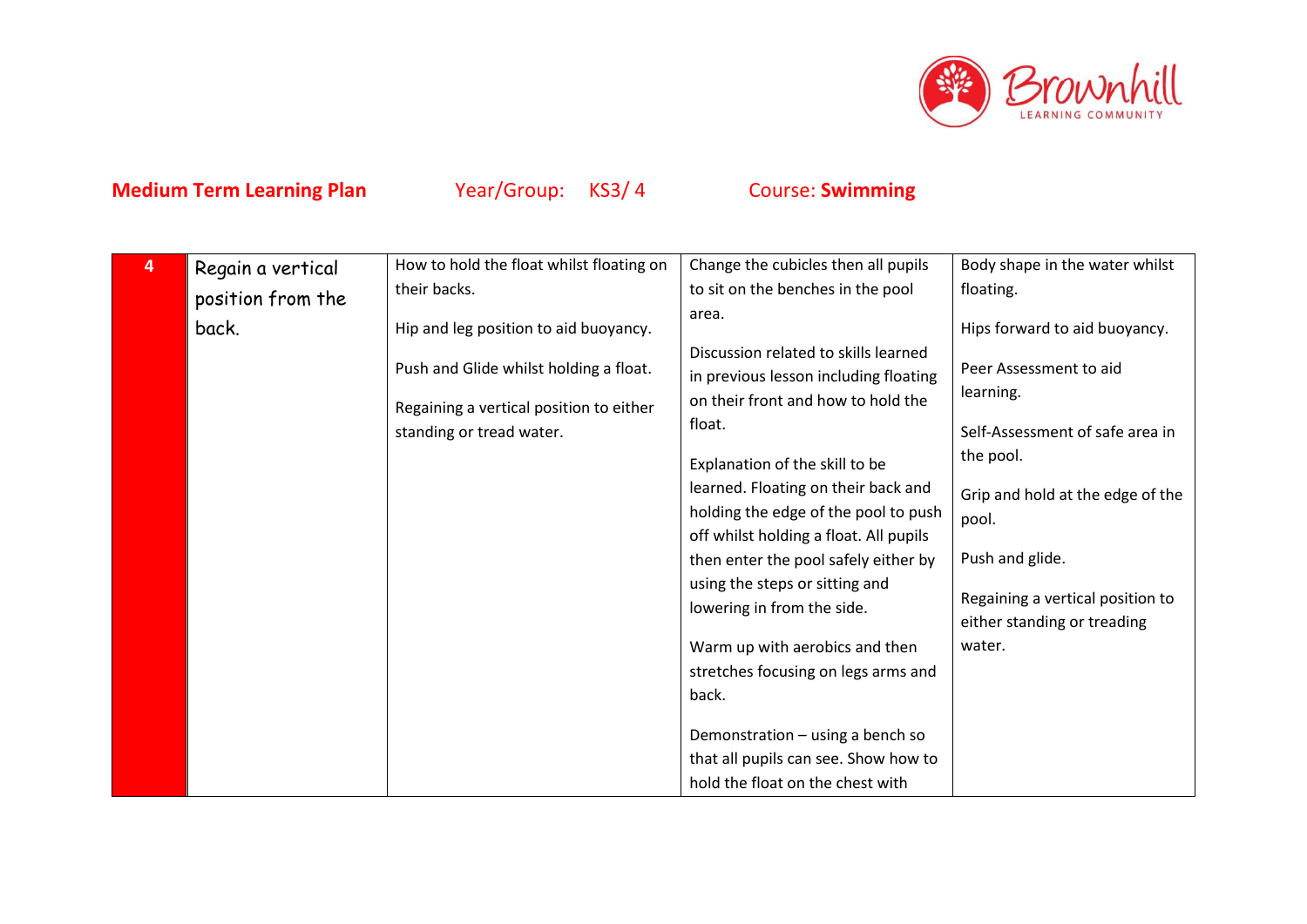

|  | arms crossed. Lie down and              |  |
|--|-----------------------------------------|--|
|  | emphasize the hips being up with a      |  |
|  | slight arch of the back. Explain that   |  |
|  | if the hips are not in that position    |  |
|  | then the body will sink. Legs can be    |  |
|  | should width apart or as part of a      |  |
|  | star shape to aid buoyancy.             |  |
|  |                                         |  |
|  | Practice 1 - Let the pupils practice in |  |
|  | pairs. One the pair is to give advice   |  |
|  | to help the other learn to 'feel' the   |  |
|  | body position. They are to assess       |  |
|  | their surroundings so as not to         |  |
|  | collide with another pupil/person.      |  |
|  | Pupils are to regain a standing         |  |
|  | position after floating and then        |  |
|  | swap roles.                             |  |
|  |                                         |  |
|  | Practice 2 - Again in pairs, one        |  |
|  | watching for safety of people           |  |
|  | around them. From standing push         |  |
|  | off the bottom of the pool to gain a    |  |
|  | moving floating position. Hold this     |  |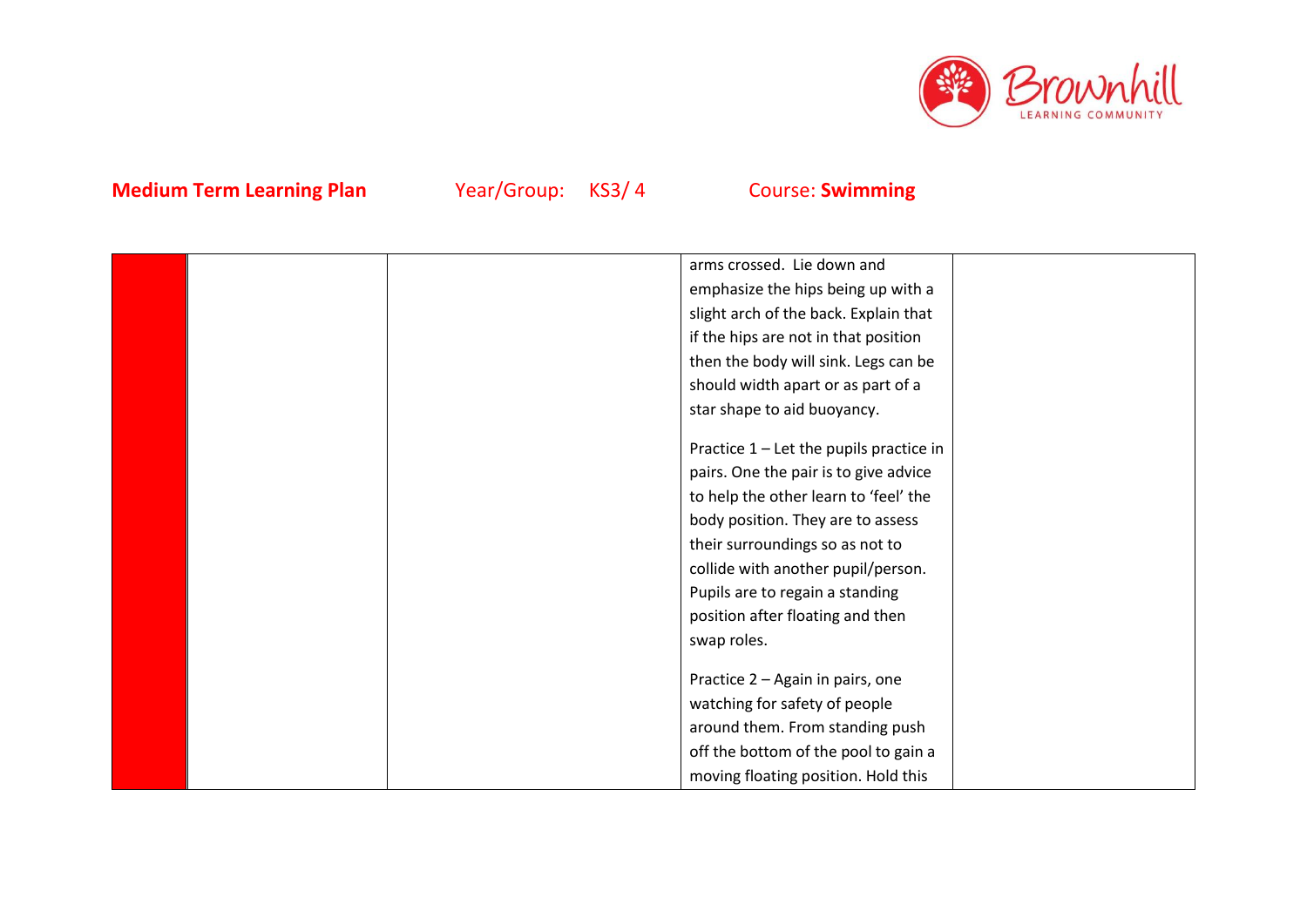

|  | position for 10 seconds then bring   |  |
|--|--------------------------------------|--|
|  | the feet down to regain an upright   |  |
|  | position.                            |  |
|  |                                      |  |
|  | Demonstration - explain to the       |  |
|  | pupils that they are going to        |  |
|  | practice pushing away from the side  |  |
|  | on their backs and floating. Sit on  |  |
|  | the floor with knees bent and feet   |  |
|  | pointing upwards as though holding   |  |
|  | the side of the pool. Explain that   |  |
|  | one hand holds the float against the |  |
|  | chest and the other hand holds the   |  |
|  | side of the pool. As they push off,  |  |
|  | the free hand then holds the float.  |  |
|  |                                      |  |
|  | Practice 3 - In pairs, one pupil     |  |
|  | practices pushing off from the side. |  |
|  | The other pupils stand 5m away to    |  |
|  | stop their partner colliding with    |  |
|  | someone else. 5 attempts then sway   |  |
|  | over.                                |  |
|  |                                      |  |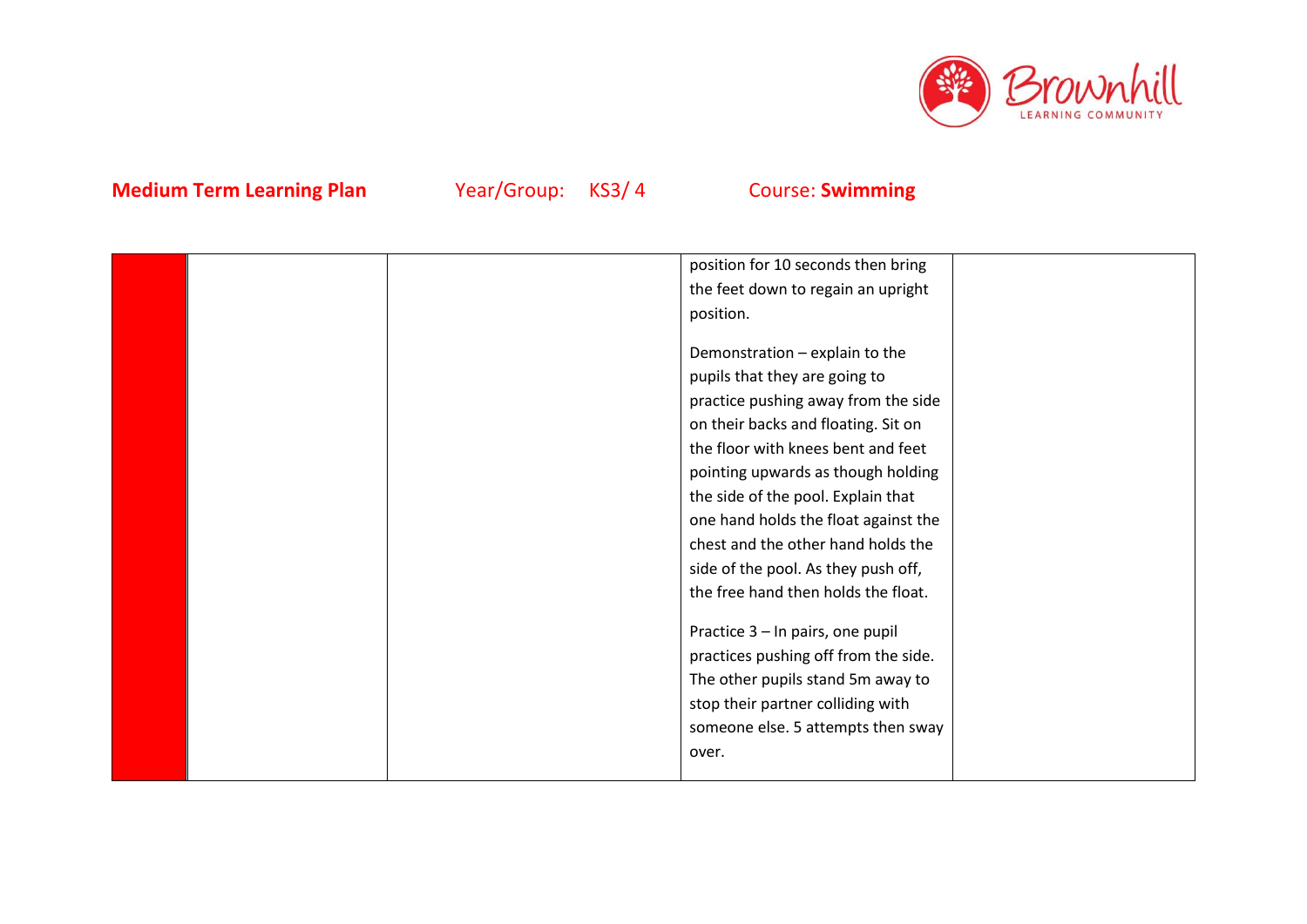

|                |                                                   |                                                                           | Game – Form a queue in a corner of<br>the shallow end. One at a time the<br>pupils push off from the edge and<br>then glide (without using legs) as far<br>as they can. They then regain a<br>standing position and stay there.<br>Then the next pupil tries. The<br>winner is the one who glides the<br>furthest. Repeat several times.<br>Watch for other people in the pool.<br>Warm down and then return to the<br>changing area. |                                                                                                                                                                              |
|----------------|---------------------------------------------------|---------------------------------------------------------------------------|---------------------------------------------------------------------------------------------------------------------------------------------------------------------------------------------------------------------------------------------------------------------------------------------------------------------------------------------------------------------------------------------------------------------------------------|------------------------------------------------------------------------------------------------------------------------------------------------------------------------------|
| 5 <sub>1</sub> | Swim five metres on<br>the front using<br>floats. | Swimming over five metres on the<br>front.<br>Leg action whilst swimming. | Change in the cubicles and then sit<br>on the benches at the side of the<br>pool.<br>Discussion - recap with the pupils<br>explaining, how they floated on<br>their front and back; and how they<br>held the side and float for both<br>before pushing away.                                                                                                                                                                          | Float out to the front.<br>Face in the water turning head<br>to breathe.<br>Legs moving from the hip and<br>not the knee.<br>Peer Assessment of leg action<br>when swimming. |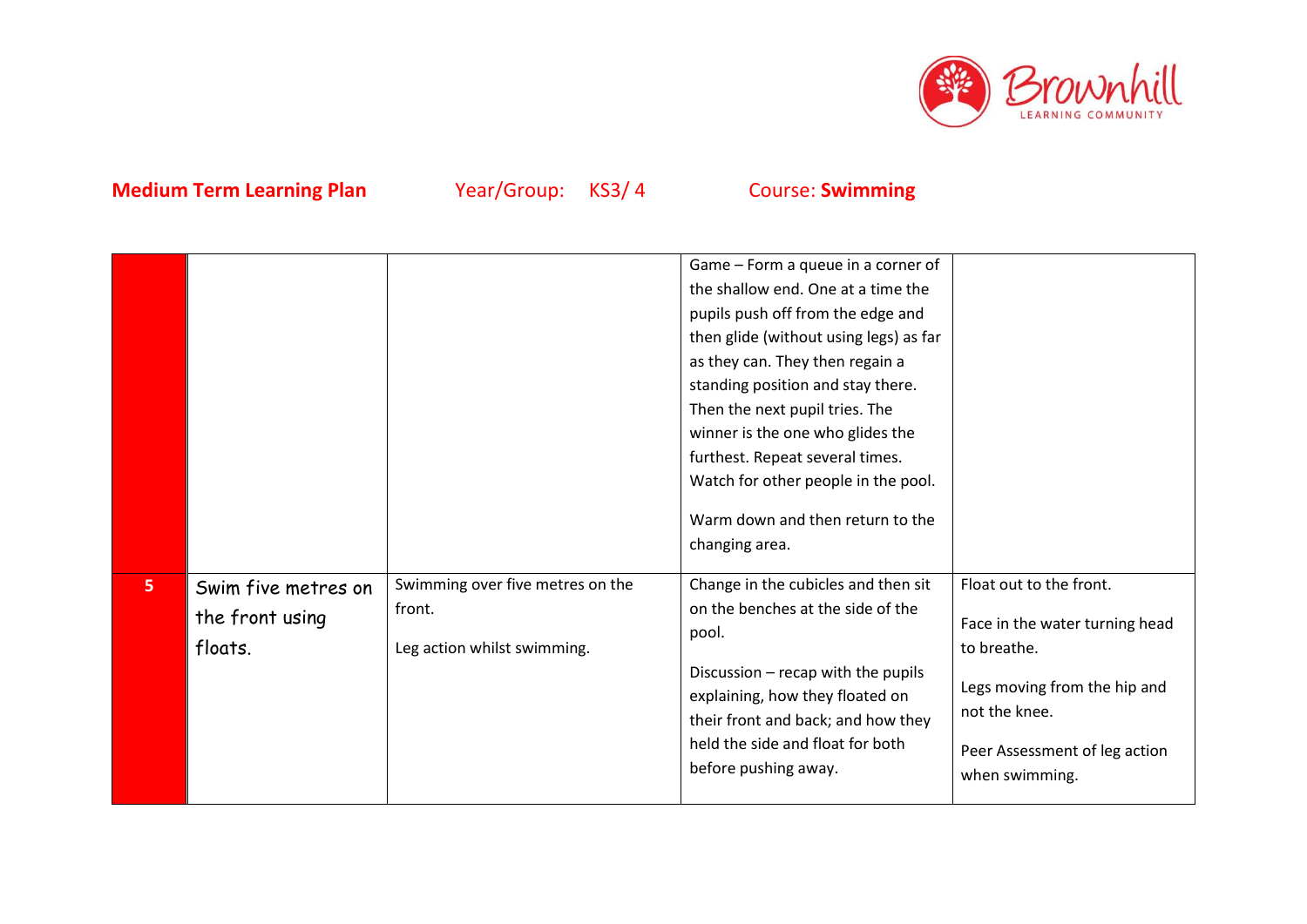

|  | Explanation of lesson - The pupils    | Ability to swim to a minimum of |
|--|---------------------------------------|---------------------------------|
|  | are to practice both skills to warm   | 5m.                             |
|  | up. Firstly, in a safe space in the   |                                 |
|  | water and then secondly, pushing      |                                 |
|  | away from the side.                   |                                 |
|  |                                       |                                 |
|  | Demonstration - Standing on the       |                                 |
|  | side of the pool, hold the float      |                                 |
|  | above head with straight arms.        |                                 |
|  | Explain that they are going to        |                                 |
|  | practice pushing off from the         |                                 |
|  | bottom, gaining a floating position   |                                 |
|  | on their fronts and then use their    |                                 |
|  | legs to swim. Show them how to        |                                 |
|  | move their legs from the hip.         |                                 |
|  | Explain and show them that they       |                                 |
|  | are not to bend their knees as this   |                                 |
|  | will slow their movements down        |                                 |
|  | and use too much effort.              |                                 |
|  |                                       |                                 |
|  | Practice $1 - \ln$ pairs, find a safe |                                 |
|  | place in the pool. Practice pushing   |                                 |
|  | off from the bottom, floating and     |                                 |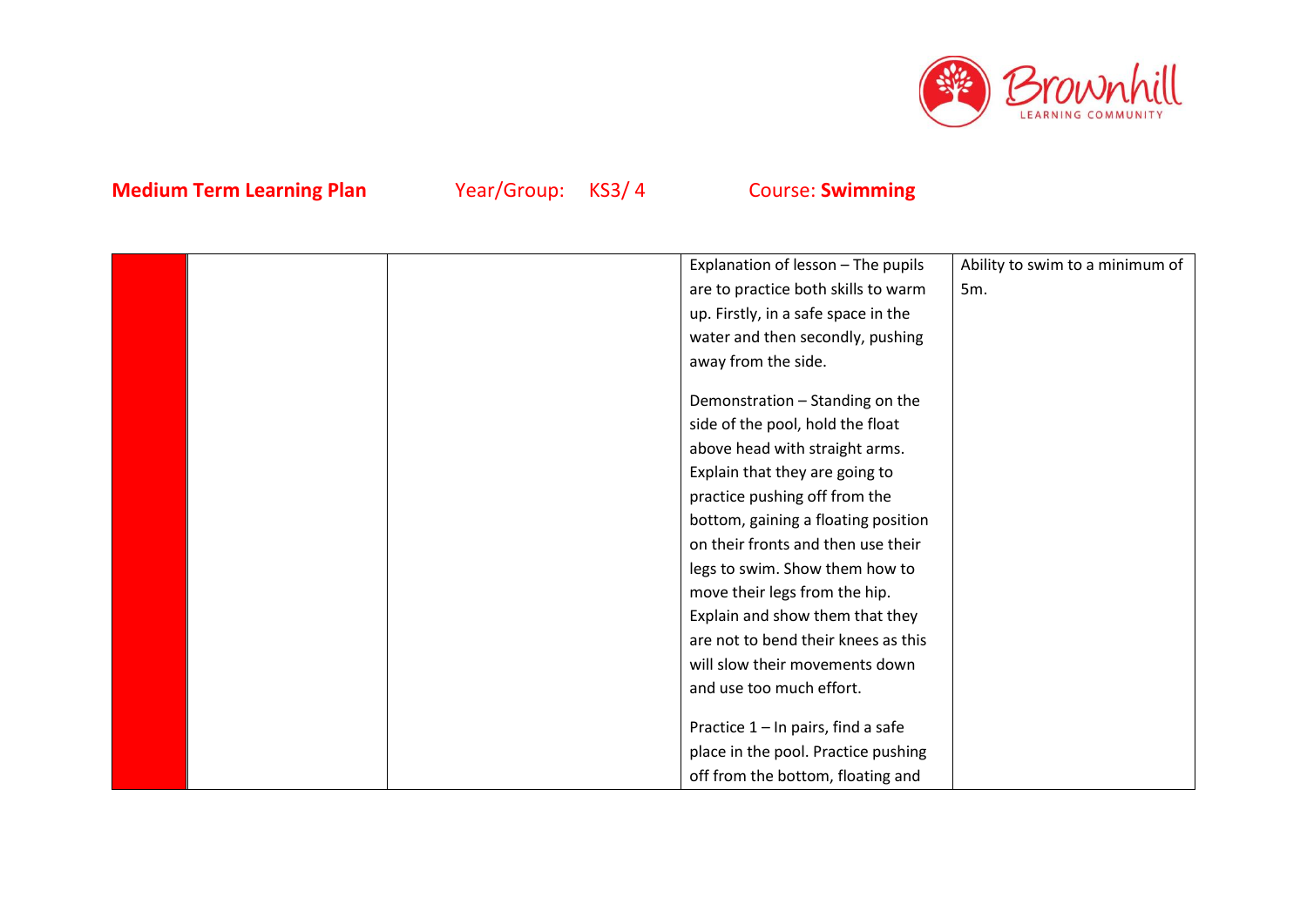

|  | then using the legs. Partner to      |  |
|--|--------------------------------------|--|
|  | watch leg movement and give          |  |
|  | advice where possible.               |  |
|  |                                      |  |
|  | Practice 2 - Move to the edge of the |  |
|  | pool and practice pushing off into   |  |
|  | the floating position and then       |  |
|  | swimming. Partner to watch to        |  |
|  | avoid other swimmers.                |  |
|  |                                      |  |
|  | Assessment - Line the pupils up      |  |
|  | along the end of the pool. Stand 5m  |  |
|  | away along the side of the pool. One |  |
|  | at a time the pupils are to hold the |  |
|  | side correctly, push off into a      |  |
|  | floating position and then swim      |  |
|  | until then have passed you on the    |  |
|  | side. They may require a few         |  |
|  | attempts. They are then to regain a  |  |
|  | standing position or can tread       |  |
|  | water. NB, remember to praise all    |  |
|  | the pupils who could not swim        |  |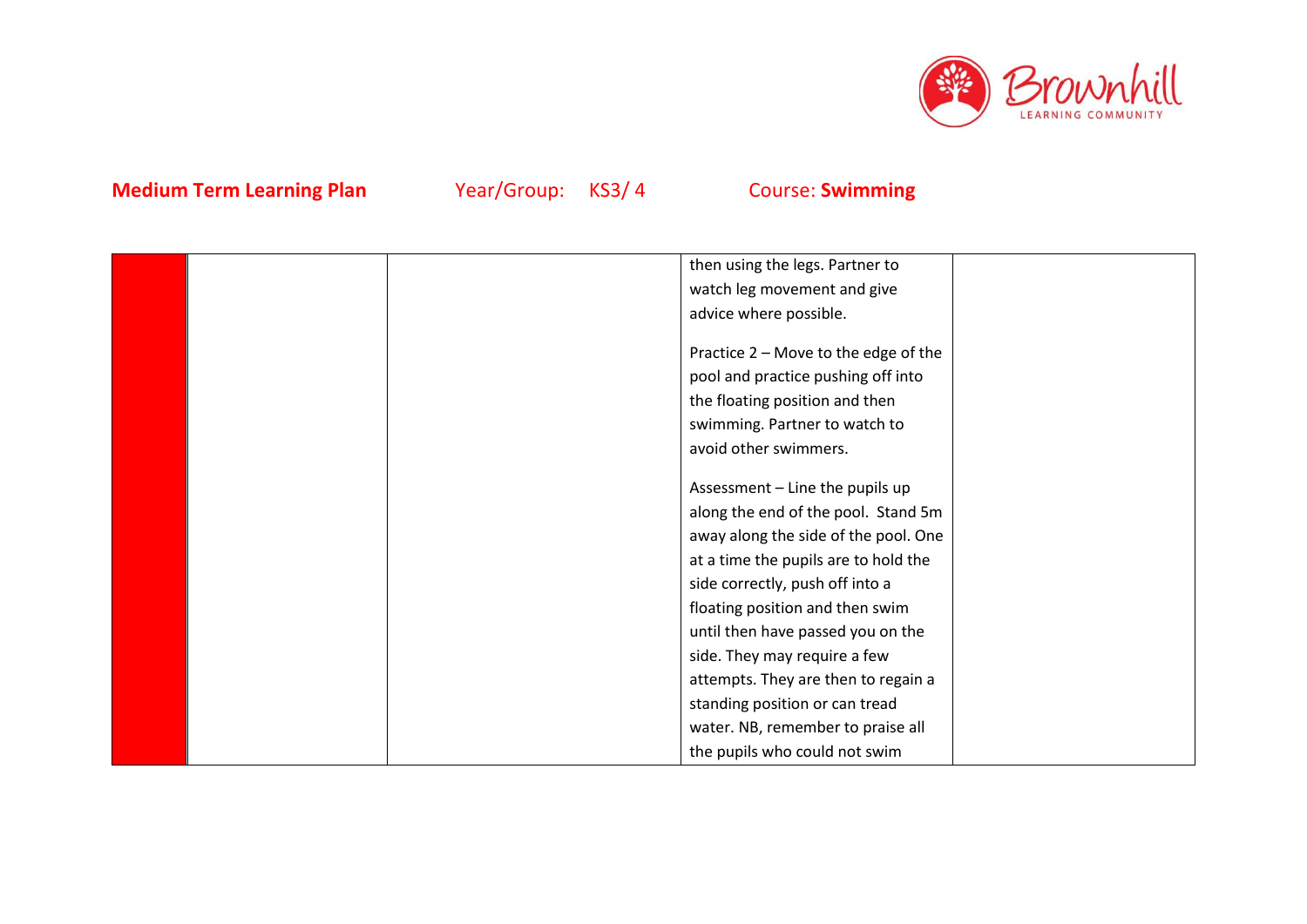

|                |                                                   |                                                                                                                                                                           | before. Certificates could be made<br>for this achievement.<br>Warm down by playing a game of<br>tag where the pupils can no swim in<br>order to get away from 'it'.<br>Climb out of the pool at a safe place<br>and return to the changing room.                                                                                                                              |                                                                                                                                                                                                                                               |
|----------------|---------------------------------------------------|---------------------------------------------------------------------------------------------------------------------------------------------------------------------------|--------------------------------------------------------------------------------------------------------------------------------------------------------------------------------------------------------------------------------------------------------------------------------------------------------------------------------------------------------------------------------|-----------------------------------------------------------------------------------------------------------------------------------------------------------------------------------------------------------------------------------------------|
| 6 <sup>1</sup> | Float five metres on<br>the back using<br>floats. | Recap floating on their backs and<br>regaining a standing position.<br>Push and glide from the side (recap)<br>Using legs when swimming.<br>Swim/float 5m on their backs. | Change in the cubicles and then sit<br>on the benches at the edge of the<br>pool.<br>Discussion related to what they<br>have learned over the course. Pupils<br>to remember safety point related to<br>getting in and out of the pool, action<br>of float on the front/back, returning<br>to a vertical position, pushing from<br>the front/back from the edge of the<br>pool. | Peer Assessment of leg action.<br>Strong push from the side of the<br>pool to float 5m.<br>Arch of back to achieve floating<br>position.<br>Strong push from the side of the<br>pool to swim 5m.<br>Safe entrance and exit from the<br>water. |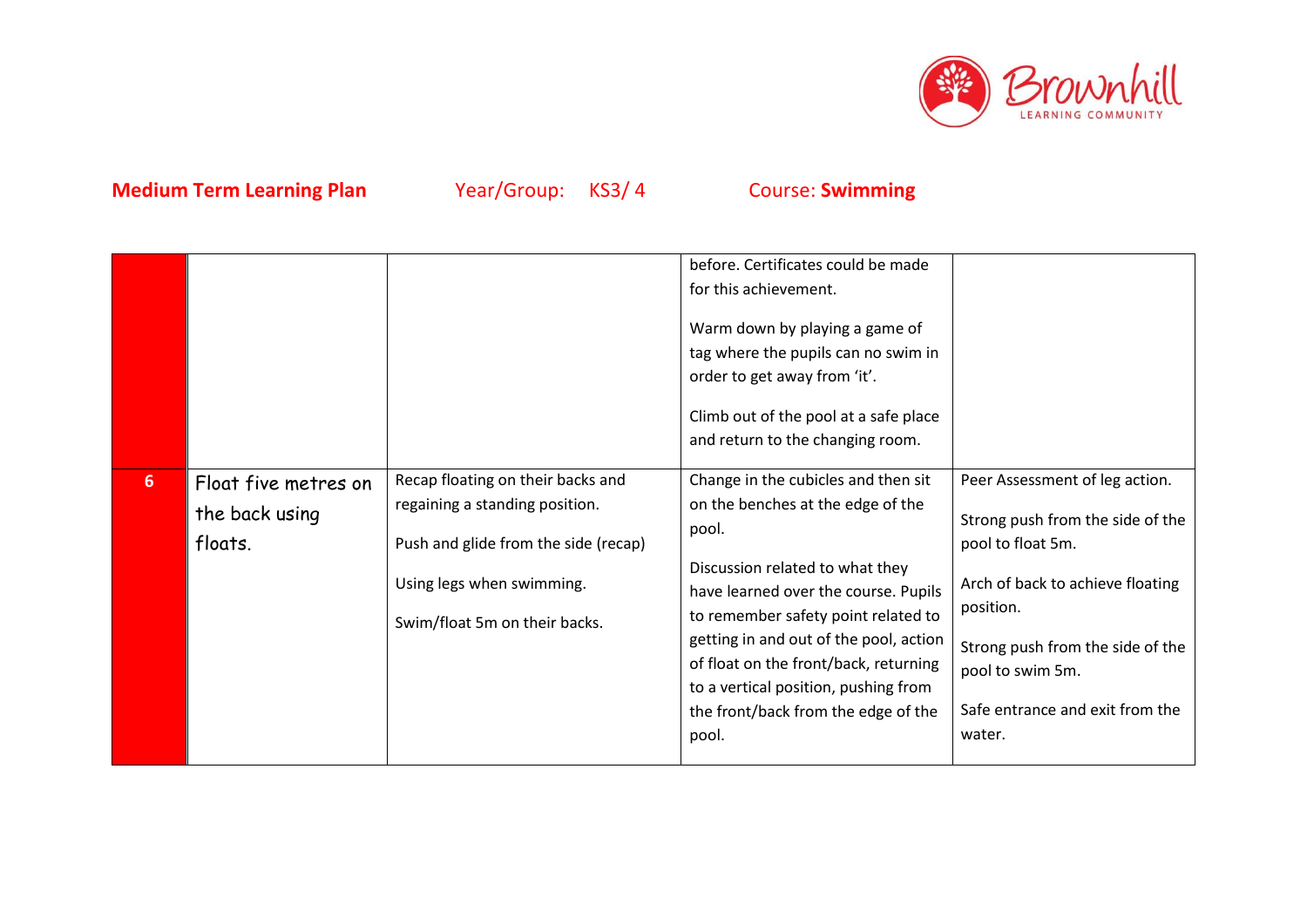

|  | Explanation of the lesson - tell the   |  |
|--|----------------------------------------|--|
|  |                                        |  |
|  | pupils that they are going to warm     |  |
|  | up by play tag, then practice floating |  |
|  | on their backs. They will progress to  |  |
|  | swimming on their backs in pairs       |  |
|  | and then pushing off from the side     |  |
|  | to glide whilst floating. They will    |  |
|  | then try to swim from a push.          |  |
|  |                                        |  |
|  | Enter the pool at a safe place.        |  |
|  | Warm-up - Tag with one pupil being     |  |
|  | 'it'. If caught the pupils have to     |  |
|  | stand still until released by a team   |  |
|  | mate. They can swim on their front     |  |
|  | with a float in order to get away.     |  |
|  |                                        |  |
|  | Stretches related to arms, legs and    |  |
|  | back.                                  |  |
|  | Practice 1 - Find a safe place in 2s   |  |
|  | and practice moving over the           |  |
|  |                                        |  |
|  | bottom onto their backs and            |  |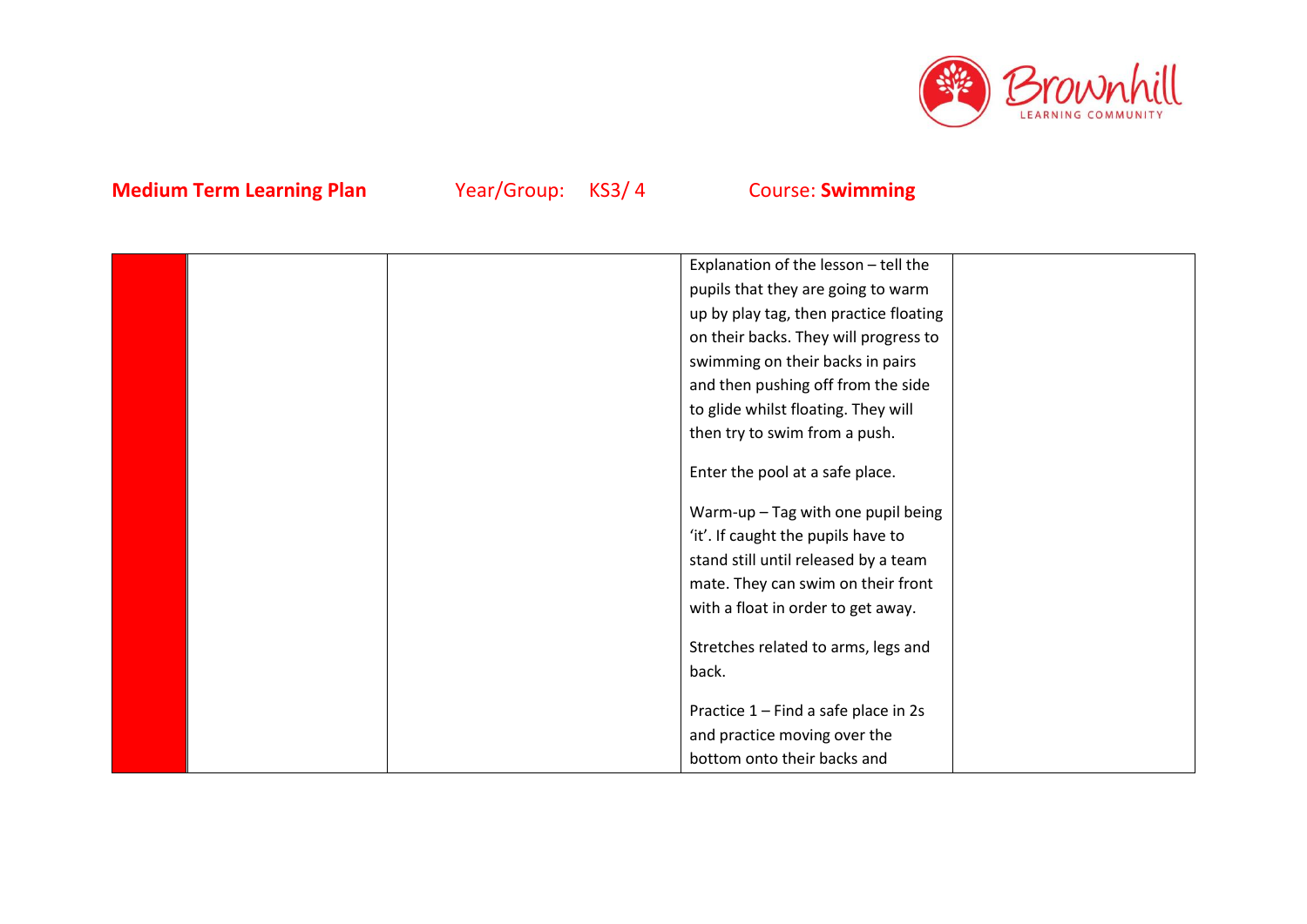

|  | floating using a float. Partner       |  |
|--|---------------------------------------|--|
|  | watches for other swimmers.           |  |
|  |                                       |  |
|  | Demonstrate Leg action on the side    |  |
|  | to remind the pupils to move from     |  |
|  | the hip and not their knees.          |  |
|  | Practice 2 - In pairs with partner    |  |
|  | watching and advising on leg          |  |
|  | movement. Push off from the           |  |
|  | bottom of the pool onto their backs   |  |
|  |                                       |  |
|  | using the float to aid buoyancy, then |  |
|  | use the legs to swim a short          |  |
|  | distance before returning to a        |  |
|  | vertical position.                    |  |
|  | Practice 3 - Recap hold and pushing   |  |
|  | from the side of the pool. Pupils are |  |
|  | again in pairs, one standing approx.  |  |
|  | 5m behind their partner to watch      |  |
|  |                                       |  |
|  | for safety and other swimmers.        |  |
|  | Swimmer holds the side with one       |  |
|  | hand, feet on the wall and the other  |  |
|  | hand holding the float. Push off the  |  |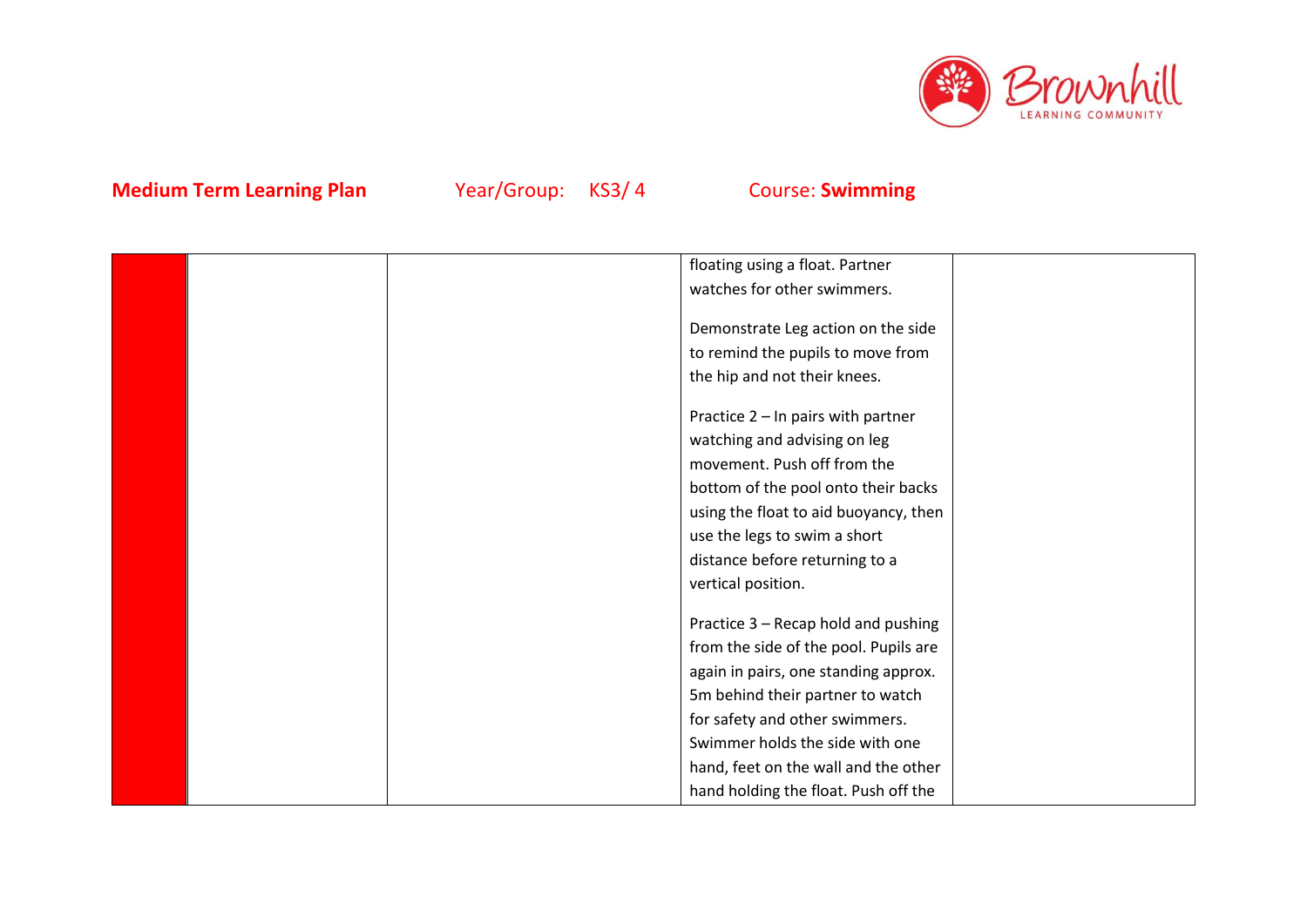

|  | wall as hard as they can arching       |  |
|--|----------------------------------------|--|
|  | their back to float and glide to their |  |
|  | partner. Regain vertical position in   |  |
|  | the water. Repeat 5 times and then     |  |
|  | swap.                                  |  |
|  |                                        |  |
|  | Practice 4 – As above but including    |  |
|  | swimming to their partner.             |  |
|  |                                        |  |
|  | Assessment 1 - Line the pupils up in   |  |
|  | the shallow end. Stand 5m away on      |  |
|  | the side of the pool. One at time      |  |
|  | the pupils are to hold the side, push  |  |
|  | off, achieve a floating position and   |  |
|  | glide 5m. Key Point is a strong push   |  |
|  | with the legs and quickly achieving    |  |
|  | the floating position. Once they       |  |
|  | have past you they are to regain a     |  |
|  | vertical position before moving to     |  |
|  | join the queue. They may need to       |  |
|  | attempt this more than once to         |  |
|  | achieve the 5m.                        |  |
|  |                                        |  |